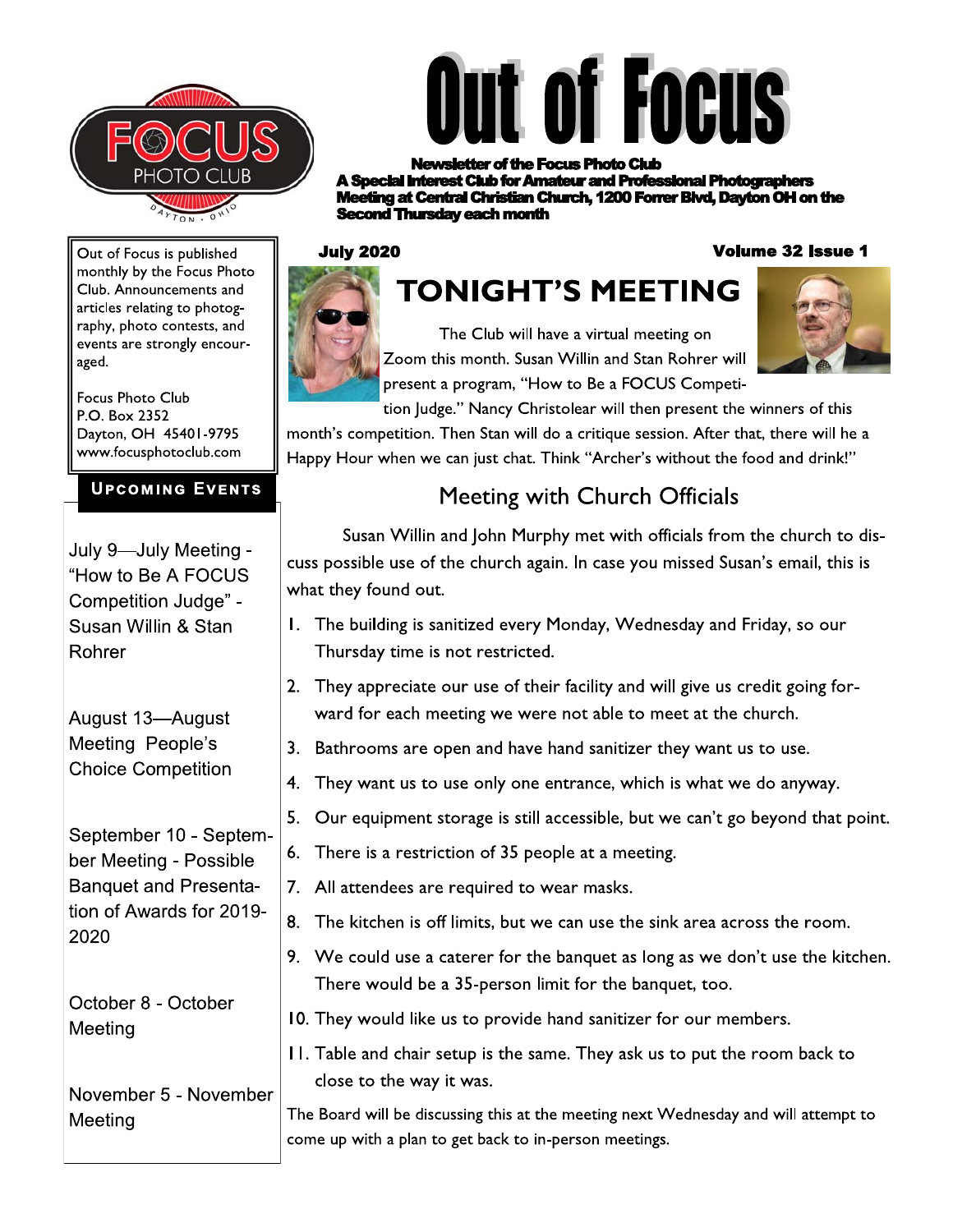# **President's Mes**sage  $-$  July 2020

July is here and so is the summer heat, humidity, and rain...well sometimes.



We have much to look forward to for our next Virtual FOCUS Club Meeting on Thursday, July 9<sup>®</sup> via ZOOM. You should have received the ZOOM link via email. Please let me know via email if you did not receive it.

(susan.willin01@gmail.com).

For this month's presentation, I will deliver a very short presentation on how to be a competition judge for our monthly meetings. It will be short and sweet and will provide a review of our process and basic things to know to be an awesome judge.

We would also like to have about 4 members to present either an 'Art from the Heart' or their photo video montage for the enjoyment of the group. Please let me know if you are interested by replying to the ZOOM Meeting email I sent. ... and attach to the email your image or video so that we can have it ready for the meeting.

After our competition entries and winners are announced, Stan Rohrer will hold an Image Critique Session. We are looking for 4 people to volunteer to have an image critiqued. If you are interested, please send it to me via the ZOOM meeting email I sent.

Much is happening and we are making progress to returning to the church for regular meetings, which I know many are hoping will happen soon. The Board will be working out the details and we will be devising a plan of action. In the meantime, I will "see" you Thursday, July 9 at 7. **SUSAN** 



# **TECUMSEH LAND TRUST SUNFLOWER FIELD**

Due to the Covid 19 pandemic, the Teciumseh Land Trust did not plant its sunflower field near Young's Dairy this year. Hopefully it will be planted again next year, as we have always enjoyed photographing the sunflowers (and going across the road to get ice cream!)



**Executive Board 2019-202** 

| President      | Susan Willin           | 369-4169 | susan.willin01@gmail.com          |
|----------------|------------------------|----------|-----------------------------------|
| Admin VP       | Tom Entingh            | 610-8953 | tomcathinks@yahoo.com             |
| Competition VP | Louise Haws            | 231-2498 | wtchymlh@hotmail.com              |
| Dig. Comp VP   | Nancy Chris-<br>tolear |          | digitalcompetition@focusphoto.com |
| Secretary      | <b>Kathy Moore</b>     | 839-5580 | gsdzr4me@gmail.com                |
| Treasurer      | Joyce Willis           | 836-3656 | Joycewillisphoto@gmail.com        |
| Historian      | Julie Lucht            | 408-0775 | Juliealucht@gmail.com             |
| Program Chair  | Linda Madden           | 707-5746 | Glencomadden@yahoo.com            |
| PR/News        | Pat McCarthy           | 417-4124 | Patmcbirder@woh.rr.com            |
| Hospitality    | Judy Fellner           | 554-2216 | judyfellner1@aol.com              |
| Webmaster      | Judy and<br>Susan      | <b>u</b> | $\overline{\mathbf{a}}$           |
| Co-founder     | Nancy Roach            |          | In Memoriam                       |
| Co-founder     | <b>Brook Brandewie</b> |          | In Memoriam                       |
| Liaison        | John Murphy            | 224-9090 | Murphy01@sbcglobal.net            |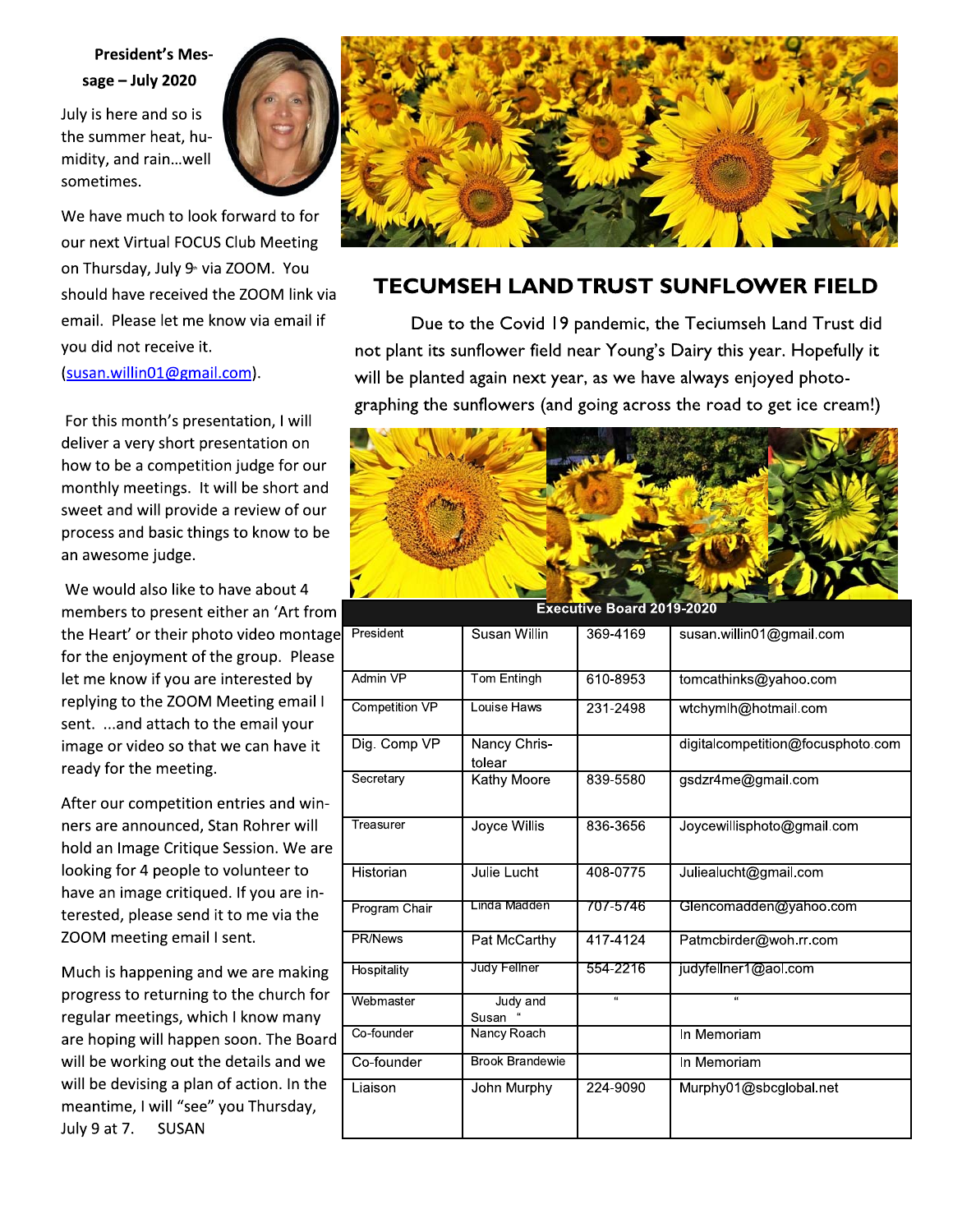#### **GUIDELINES**

Competition is open to all paidup members of Focus Photo Club (dues must be current one week prior to competition.) Entry deadline is 7:10 p.m. on meeting night. Each member may submit 4 entries, no more than 2 photos in any one category. Competition rules can be found in the Constitution. Projected entries must be uploaded by midnight of the Monday before the meeting.

# **MEMBER GALLERIES on CLUB WEBSITE**

If you haven't already checked out the Member Galleries on our Focus Photo Club Website. you're in for a treat. A number of our members have a selection of their photos on the website for people to view. There is some beautiful work being highlighted here.

#### **NEWSLETTER INFO**

Please e-mail me any information you have for the newsletter. That include good news, like awards you've won, photos you've had published, and exhibits you're participating in. I can also use information about local photography events, contests or exhibits that might be of interest to the members. It's your input that makes my job easier and enables me to include information that is of interest to the members. Thanks!

## **DIGITAL COMPETITION**

Welcome, new members. Just a few words about Digital (aka Projected) Competition. We use Photocontestpro.com to submit our digital format pictures. If all goes right, you should have an account created, using the email you gave us, within two weeks. Once created, you will receive an email from Moskowitz & Associates with your credentials with your information. If you have questions, please email digitalcompetition@focusphotoclub.com. If you do not have an email address, there are several free sites. Please check that all is okay with your account at least a week prior to the due date. Notify us of problems using the email above. If you wait till the last minute to notify us of problems, we cannot guarantee that you will be able to compete digitally that month.

Nancy Christolear, Digital Competition Vice-President

# **PEOPLE'S CHOICE COMPETITION**

If we have a meeting in August, the People's Choice Competition will take place at that meeting. Last year we started giving an award called the Legacy Award, in memory of club founders Nancy Roach and Brook Brandewie. The award will be given to the photographer whose photo gets the most votes. This award will be passed on next year to whoever wins it that year.